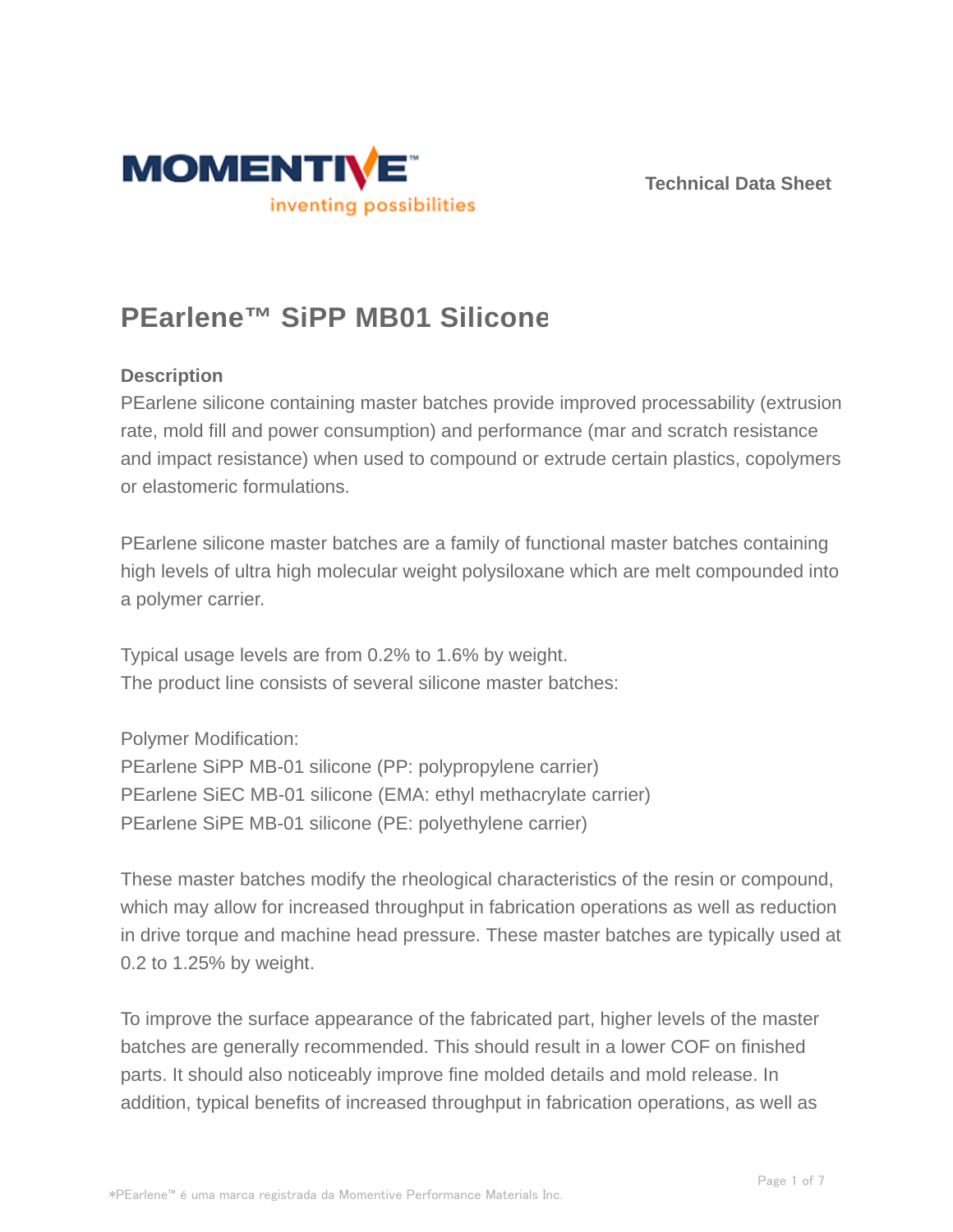reduction in drive torque and head pressure, may allow for a savings in manufacturing variable costs.

Select the carrier compatible with your formulation or check with Momentive Performance Materials for detailed information.

#### **Key Features and Benefits**

- Excellent curl memory, even in high humidity, for long lasting PEarlene silicone containing master batches:
- Improved lubricity of fabricated part
- Improved mar resistance
- Improved scratch resistance
- Improved impact resistance
- Increased fabrication line throughput
- Reduced extrusion drive load
- Reduced extruder head pressure
- Increased time between cleanup of extruder, die and mold
- Reduced energy usage in processing

# **Typical Physical Properties**

| Form                              | Uniform, free flowing pellets                                                                                  |  |  |
|-----------------------------------|----------------------------------------------------------------------------------------------------------------|--|--|
| Description                       | Off white, free from foreign materials                                                                         |  |  |
| Nominal density (gm/cc) at 20°C   | .94-.96                                                                                                        |  |  |
| MFI (190°C @ 2.16 Kg)             | 18.0 g/10 min(PEarlene SiEC MB-01)<br>13.8 g/10 min(PEarlene SiPE MB-01)<br>9.64 g/10 min(PEarlene SiPP MB-01) |  |  |
| Typical Usage Levels, % by weight | $0.2$ to 1.6                                                                                                   |  |  |
| Active Ingredients, %             | 50 typically (40 on EMA carrier)                                                                               |  |  |
| Boiling Point, °C                 | >300                                                                                                           |  |  |
| Odor                              | <b>Essentially odorless</b>                                                                                    |  |  |
| Solubility in water               | Insoluble                                                                                                      |  |  |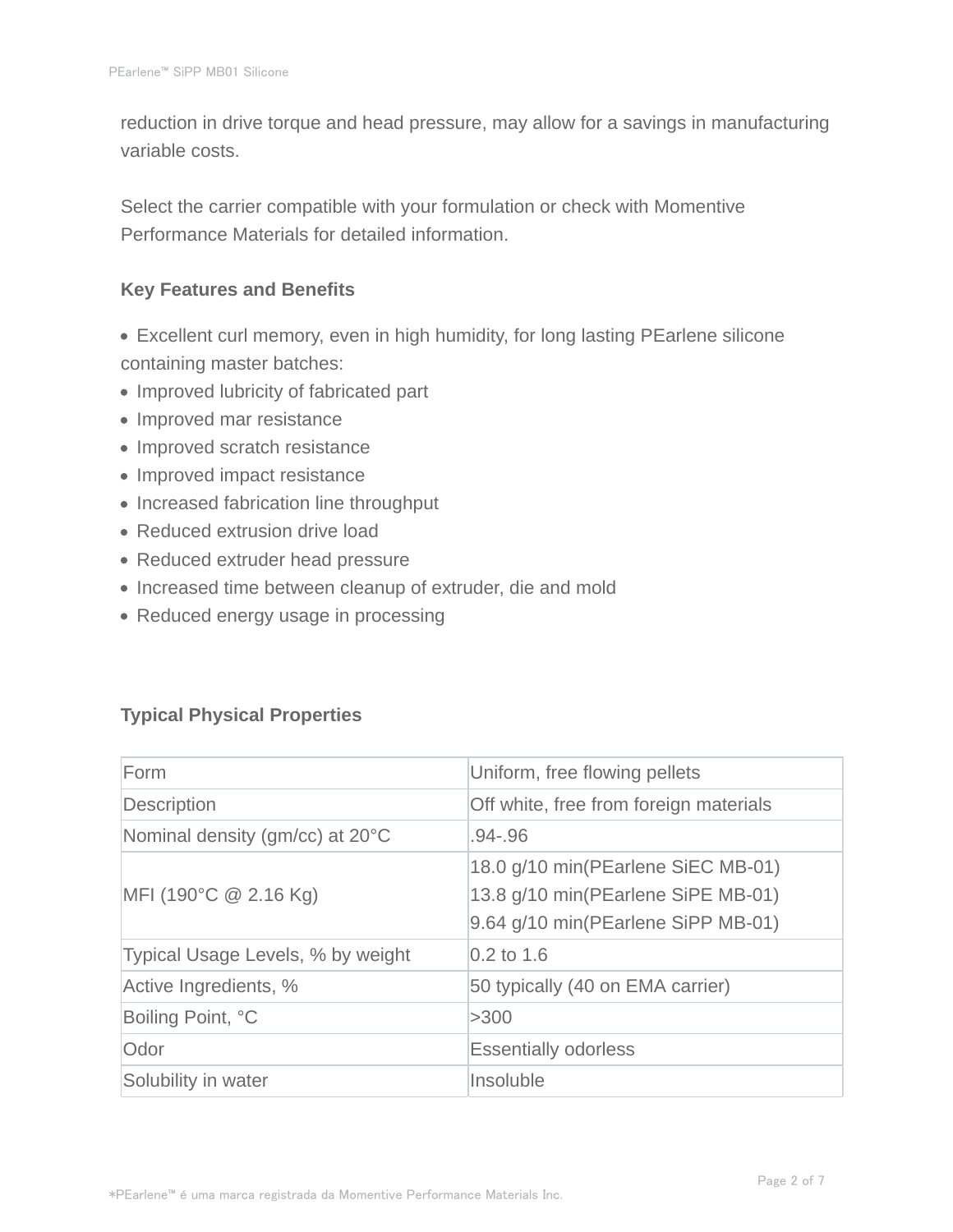| Flashpoint, °C    | $ $ >200 (liquid component) |
|-------------------|-----------------------------|
| Melting Point, °C | 70 (EMA carriers)           |
|                   | $100$ (PE carriers)         |

See MSDS (SDS) and final Technical Bulletin for additional details. Some physical properties may be estimated.

# **Potential Applications**

PEarlene silicone masterbatches may be excellent candidates for consideration in compounding operations and extrusion based fabrication processes including: wire, cable and pipe extrusion; injection and compression molding; blown and cast film; foaming operations (closed and open cell as well as structural); thermoforming; roto molding etc.

These master bathes are believed to be effective in polyolefins (PP, PE and their copolymers, PVC, PS, SAN, Nylon, PC and ABS).

Generally, the PEarlene silicone masterbatches can be added to the resin or compound during the final melt extrusion or fabrication step. The additive must be homogeneously mixed with the resin or compound in the melt process to yield the full cost effective benefit of the additive. Compounds containing PEarlene silicone master batches may be available from your resin or compound supplier.

Compound manufactures can add the masterbatches during continuous or batch melt compounding operations.

Improper mixing or the use of the wrong type or wrong level of additive will not result in the expected performance enhancements.

# **Product Usage**

The PEarlene family of silicone based master batches are free flowing, dry, pelleted materials which may be excellent candidates for consideration in formulating into a variety of resin based compounds. The product contains no halogens. The ultra high molecular weight polysiloxanes have been shown to be effective in various applications. The product is used by blending and/or adding to resin or fully or partially formulated compounds and then melt processed. It is critical that the processing provides a homogenous distribution of the masterbatch in the final resin or compound. The melt processing typically can be accomplished employing the same fabrication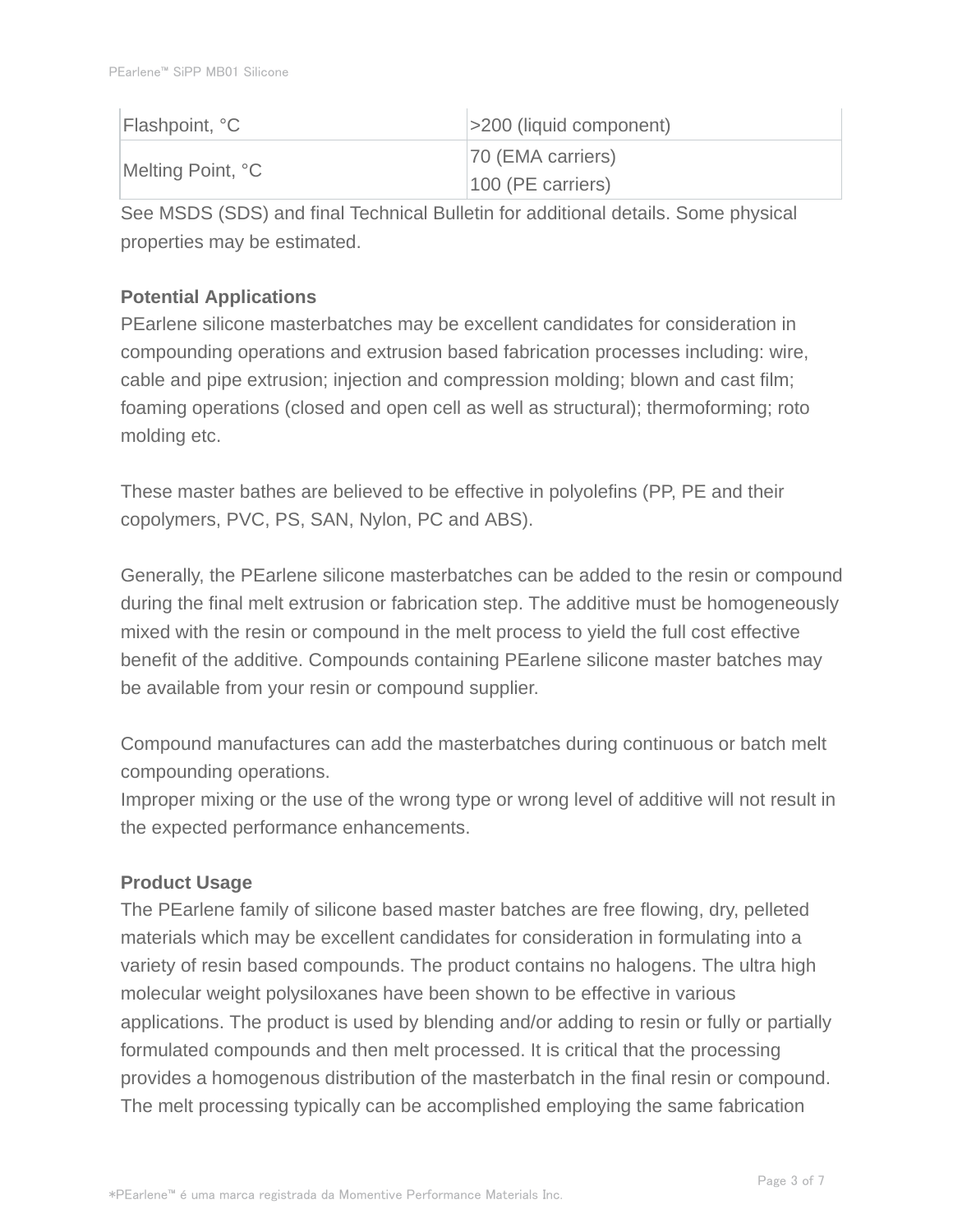conditions normally used for the base compound. Unmodified conventional handling and processing equipment has been used for this step.

The product is essentially odorless and colorless (though some grades are off white). The product will not normally affect the odor or color of the material it is added to especially after final fabrication.

At low addition levels of PEarlene silicone master batches (PEarlene SiPE MB-01 silicone, PEarlene SiPP MB-01 silicone and PEarlene SiEC MB-01 silicone), between 0.2% to 1.25% by weight, the resin and/or compound will typically be rheologically modified which may result in an improvement in flow. This may allow for better mold flow and fill, replication of fine mold details with more precision and easier part release without the need for a separate mold release agent. Parts made with these master batches are generally less subject to warpage. The process should benefit from an increase in throughput and a reduction in machine torque and pressure, and may thereby lower manufacturing variable costs.

With addition of PEarlene silicone master batches (PEarlene SiPE MB-01 silicone, PEarlene SiPP MB-01 silicone and PEarlene SiEC MB-01 silicone) typically the COF of the final part will be improved, the surface finish will be enhanced, and the abrasion resistance and the mar resistance of the fabricated part will be enhanced.

Generally, the tensile and elongation properties of the final products will only be slightly effected by the PEarlene silicone master batches even at the highest recommended level of addition and the impact resistance will be improved especially at low temperatures.

**Patent Status** Standard copy to come

**Product Safety, Handling and Storage** Standard copy to come

# **Processing Recommendations**

The family of PEarlene silicone based masterbatches are added to the formulation and typically processed on conventional equipment under the same processing conditions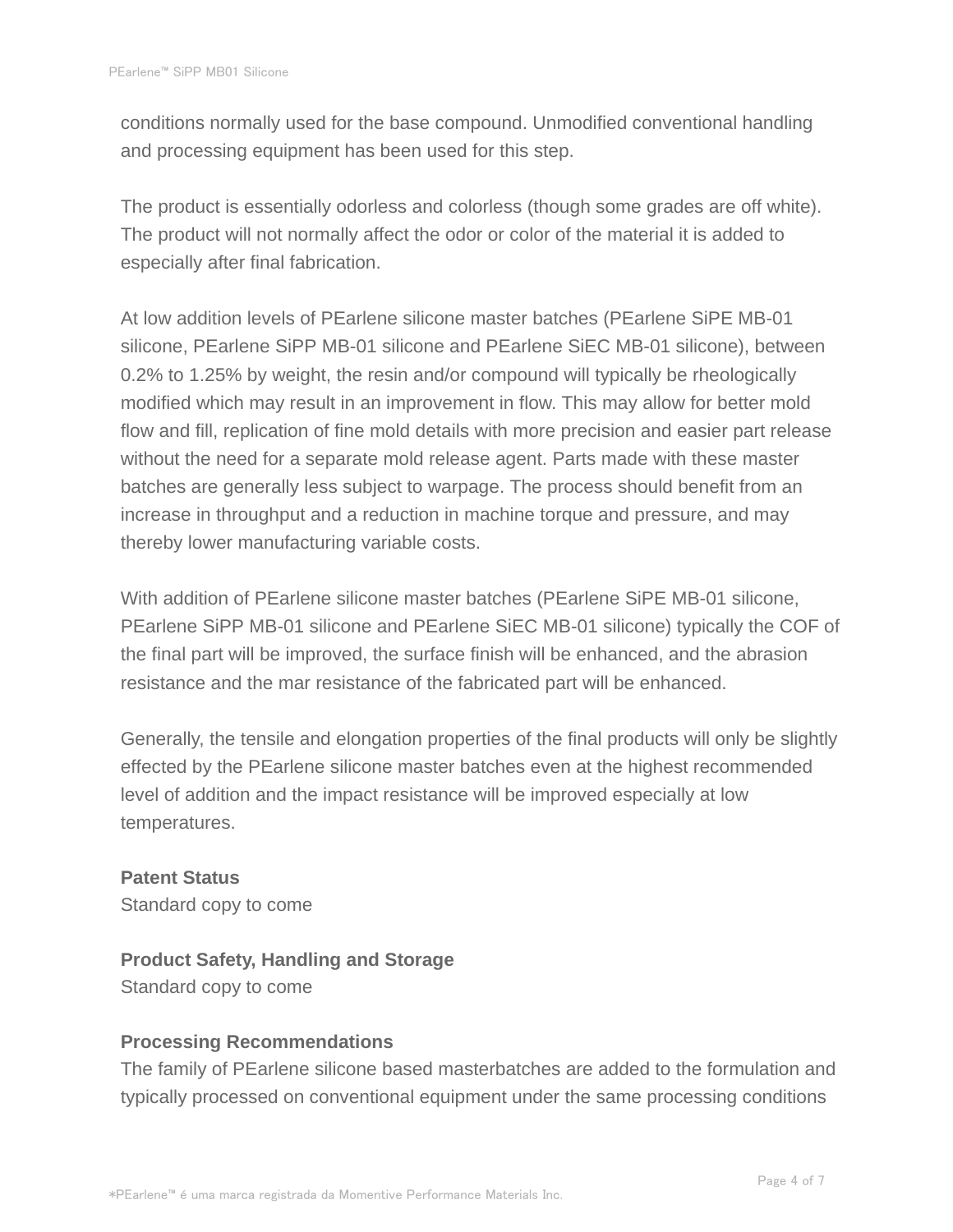recommended for the base resins and/or compounds. No special conditions or process modifications are generally required. However, the PEarlene silicone masterbatches must be melt processed under conditions which will assure a high level of homogeneity in the final product. These ultra high molecular weight based polysiloxane based master batches may prevent screw slippage.

It should be noted that it might be necessary to increase the extrusion speed and reduce machine temperature settings to get the full benefit of the additional throughput which may be available when using these master batches. The process may also benefit from less frequent shut downs for screw, screen, die and tooling cleanup. In addition the cleaning of machine parts will generally require less time and effort. Patent Status Nothing contained herein shall be construed to imply the non existence of any relevant patents or to constitute the permission, inducement or recommendation to practice any invention covered by any patent, without authority from the owner of the patent. Product Safety, Handling and Storage Customers

#### **Limitations**

Standard copy to come

#### **Contact Information**

Email commercial.services@momentive.com

#### **Telephone**

| <b>Americas</b>      | <b>Latin America</b> | <b>EMEAI- Europe, Middle</b><br>East, Africa & India | <b>ASIA PACIFIC</b> |
|----------------------|----------------------|------------------------------------------------------|---------------------|
| +1 800 295 2392      | <b>Brazil</b>        | <b>Europe</b>                                        | China               |
| Toll free*           | +55 11 4534 9650     | +390510924300                                        | 800 820 0202        |
| +704 805 6946        | <b>Direct Number</b> | Direct number                                        | Toll free           |
| <b>Direct Number</b> |                      |                                                      | +86 21 3860 4892    |
|                      |                      |                                                      | Direct number       |
| *All American        | <b>Mexico</b>        | India, Middle East &                                 | Japan               |
| countries            | +52 55 2169 7670     | <b>Africa</b>                                        | +81 3 5544 3111     |
|                      | <b>Direct Number</b> | + 91 44 71212207                                     | Direct number       |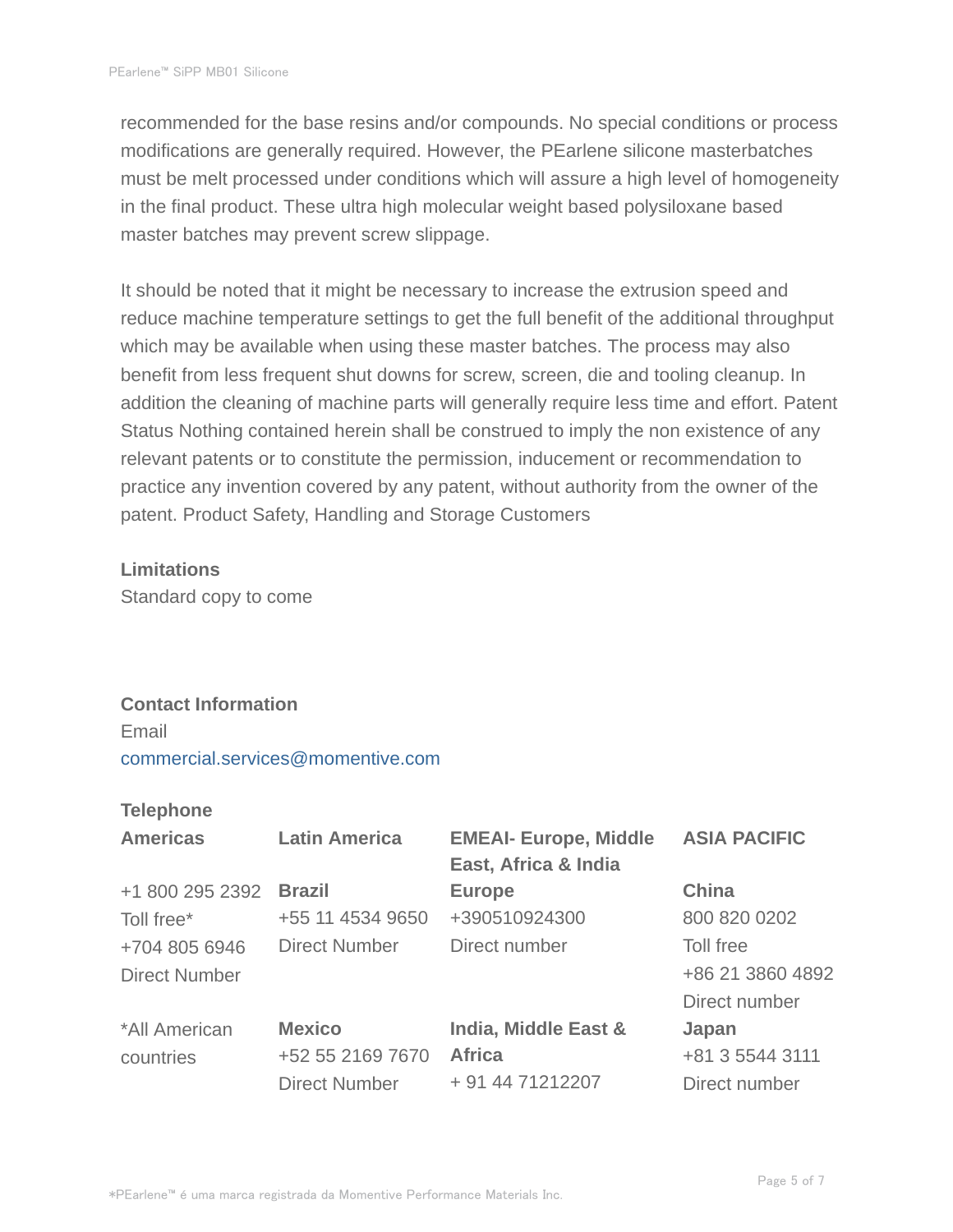Direct number\* **\*All Middle Eastern countries, Africa, India, Korea** +82 2 6201 4600

For literature and technical assistance, visit our website at: www.momentive.com

#### **DISCLAIMER:**

**THE MATERIALS, PRODUCTS AND SERVICES OF MOMENTIVE PERFORMANCE MATERIALS INC. AND ITS SUBSIDIARIES AND AFFILIATES (COLLECTIVELY "SUPPLIER"), ARE SOLD SUBJECT TO SUPPLIER'S STANDARD CONDITIONS OF SALE, WHICH ARE INCLUDED IN THE APPLICABLE DISTRIBUTOR OR OTHER SALES AGREEMENT, PRINTED ON THE BACK OF ORDER ACKNOWLEDGMENTS AND INVOICES, AND AVAILABLE UPON REQUEST. ALTHOUGH ANY INFORMATION, RECOMMENDATIONS, OR ADVICE CONTAINED HEREIN IS GIVEN IN GOOD FAITH, SUPPLIER MAKES NO WARRANTY OR GUARANTEE, EXPRESS OR IMPLIED, (i) THAT THE RESULTS DESCRIBED HEREIN WILL BE OBTAINED UNDER END-USE CONDITIONS, OR (ii) AS TO THE EFFECTIVENESS OR SAFETY OF ANY DESIGN INCORPORATING ITS PRODUCTS, MATERIALS, SERVICES, RECOMMENDATIONS OR ADVICE. EXCEPT AS PROVIDED IN SUPPLIER'S STANDARD CONDITIONS OF SALE, SUPPLIER AND ITS REPRESENTATIVES SHALL IN NO EVENT BE RESPONSIBLE FOR ANY LOSS RESULTING FROM ANY USE OF ITS MATERIALS, PRODUCTS OR SERVICES DESCRIBED HEREIN.** Each user bears full responsibility for making its own determination as to the suitability of Supplier's materials, services, recommendations, or advice for its own particular use. Each user must identify and perform all tests and analyses necessary to assure that its finished parts incorporating Supplier's products, materials, or services will be safe and suitable for use under end-use conditions. Nothing in this or any other document, nor any oral recommendation or advice, shall be deemed to alter, vary, supersede, or waive any provision of Supplier's standard Conditions of Sale or this Disclaimer, unless any such modification is specifically agreed to in a writing signed by Supplier. No statement contained herein concerning a possible or suggested use of any material, product, service or design is intended, or should be construed, to grant any license under any patent or other intellectual property right of Supplier covering such use or design, or as a recommendation for the use of such material, product, service or design in the